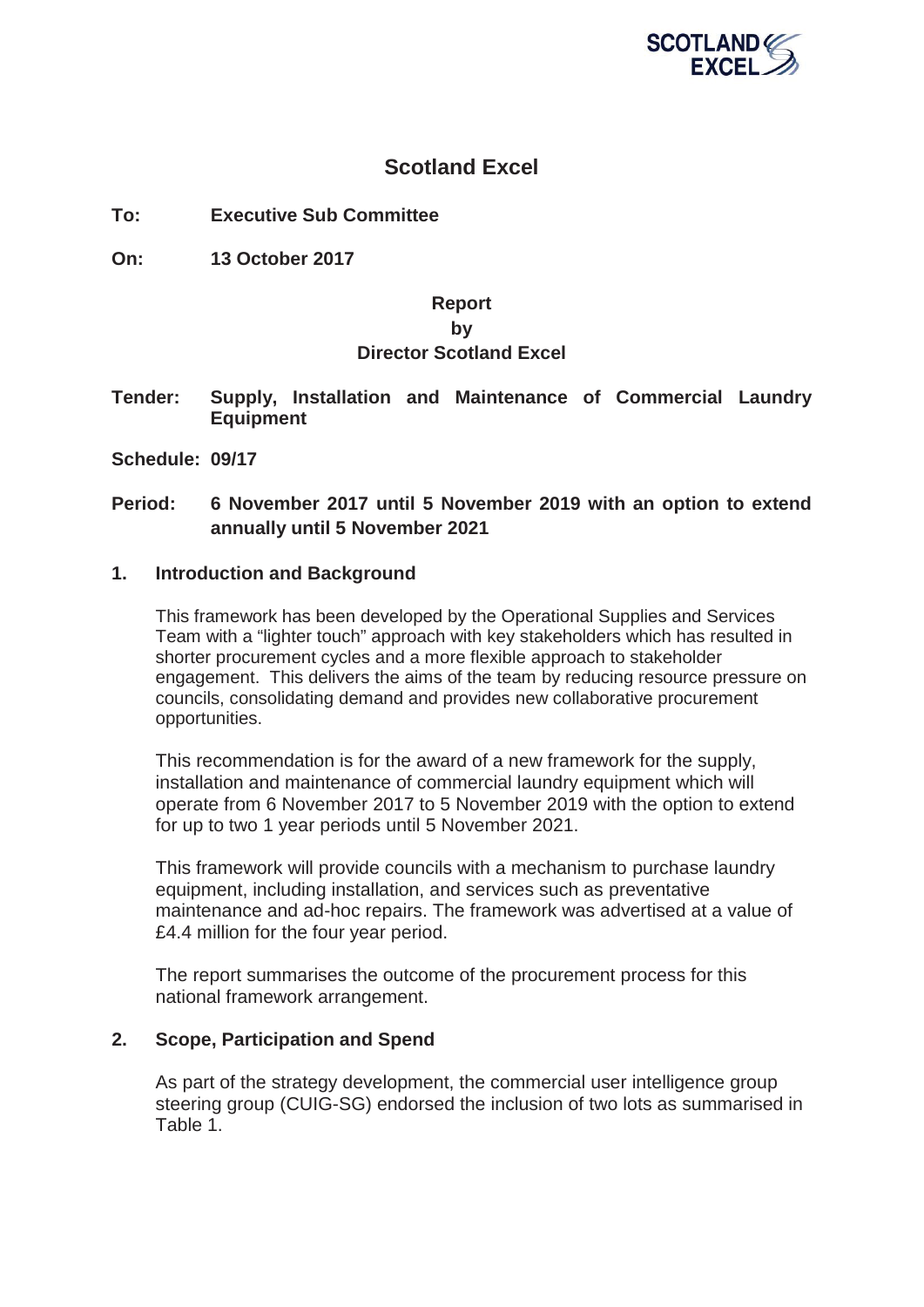| Lot<br><b>Number</b> | <b>Lot Description</b>                                                                            |
|----------------------|---------------------------------------------------------------------------------------------------|
|                      | Supply and Delivery (including installation and commissioning)<br>of Commercial Laundry Equipment |
|                      | Repairs and Maintenance of Commercial Laundry Equipment                                           |

## **Table 1: Lotting Structure**

The lotting structure recognises the importance of councils being able to purchase new equipment and maintenance services, whilst also enabling them to service current laundry equipment that they have in their estate.

The Scotland Excel Operational Supplies and Services Team engaged with the councils to request requirements and anticipated timescales for tenders. Of all responses received, 75% of respondents confirmed they wanted the Operational Supplies and Services Team to tender this opportunity in the first two years of the team being in place.

#### **3. Procurement Process**

A Prior Information Notice (PIN) was published on 11 May 2017 which resulted in expressions of interest from 17 organisations. A number of supplier engagement meetings were held with suppliers to understand the current marketplace, inform the supply base of Scotland Excel's intentions and to generate interest from SME's.

As the CUIG-SG endorsed a 'lighter-touch' approach to this opportunity, a more flexible approach to stakeholder engagement was taken.

As a matter of best practice and to ensure that the framework aligned with councils requirements, a program of consultation with councils was conducted to understand their current purchasing habits and future requirements that could be covered by this framework.

This information was used to generate the specifications, selection and award criteria.

To ensure maximum competition, an open tender process was followed to establish the framework. The tender was advertised on the Official Journal of the European Union and the Public Contracts Scotland portal on 10 August 2017. The tender process was conducted using the Public Contracts Scotland Tender system (PCS-T).

The procurement process followed a two stage tendering procedure. Stage one, Qualification was conducted using the European Single Procurement Document (ESPD). Within the ESPD tenderers are required to answer a number of exclusionary questions along with questions on insurance, financial standing, quality management, health and safety and environmental management.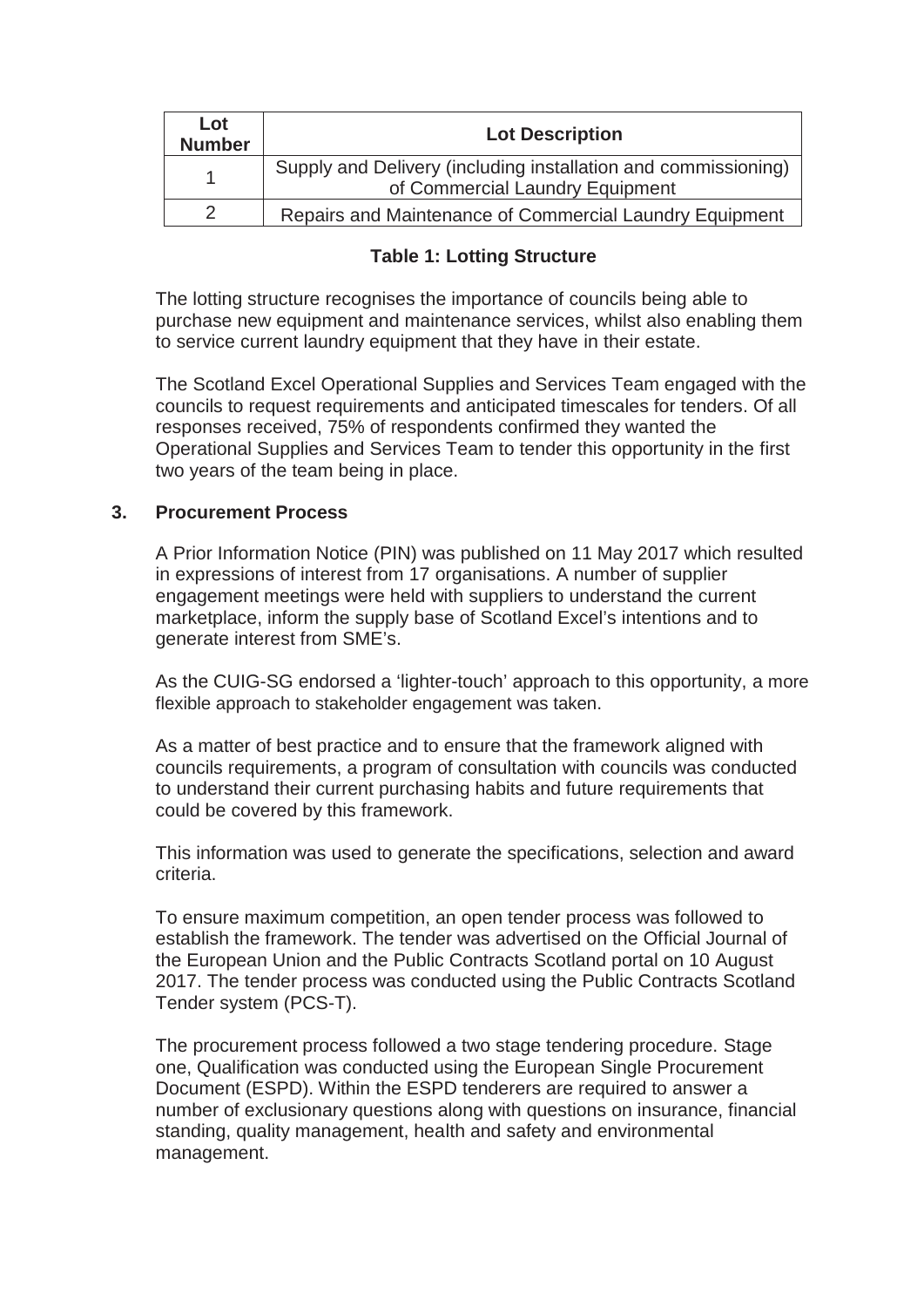At the second stage of the process, the offers were evaluated against the following criteria and weightings for all lots:

> Commercial 80% Technical 20%

Within the technical section for both lots, bidders were required to complete scored questions and method statement to evidence their knowledge and experience by responding to technical questions including servicing the framework requirements, supply chain sustainability issues, community benefits and fair work practices.

Bidders were able to submit commercial offers on a lot-by-lot basis. Within the commercial section for Lot 1, bidders were invited to offer for a basket of goods. Within Lot 2, bidders were invited to offer for a basket of services and a discount for manufacturer replacement parts.

## **4. Report on Offers Received**

The tender document was downloaded by 18 organisations, with 3 tender responses received. After review, approximately half of the organisations that downloaded the tender do not currently operate in the laundry market.

A summary of all offers received and their SME status is provided in Appendix 1.

Based on the criteria and scoring methodology set out in the tender document, a full evaluation of the compliant offers received was completed. Appendix 2 confirms the scoring achieved by each bidder.

### **5. Recommendations**

Based on the evaluation undertaken in line with the criteria and weightings set out above, it is recommended that a multi supplier framework agreement is awarded to 3 suppliers across the two lots as outlined in Appendix 2.

The 3 recommended suppliers are a mix of large and small organisations which provide the choice, scope and broad range of products and services required by councils as well as representing best value and providing geographical coverage.

#### **6. Benefits**

#### **Savings**

The savings were based on an average basket of goods tendered against the most competitive basket of goods (excluding supplementary add-ons) tendered for Lot 1. Scotland Excel anticipates that the majority of spend through the framework will be through Lot 1 due to the high value of the products available through this lot.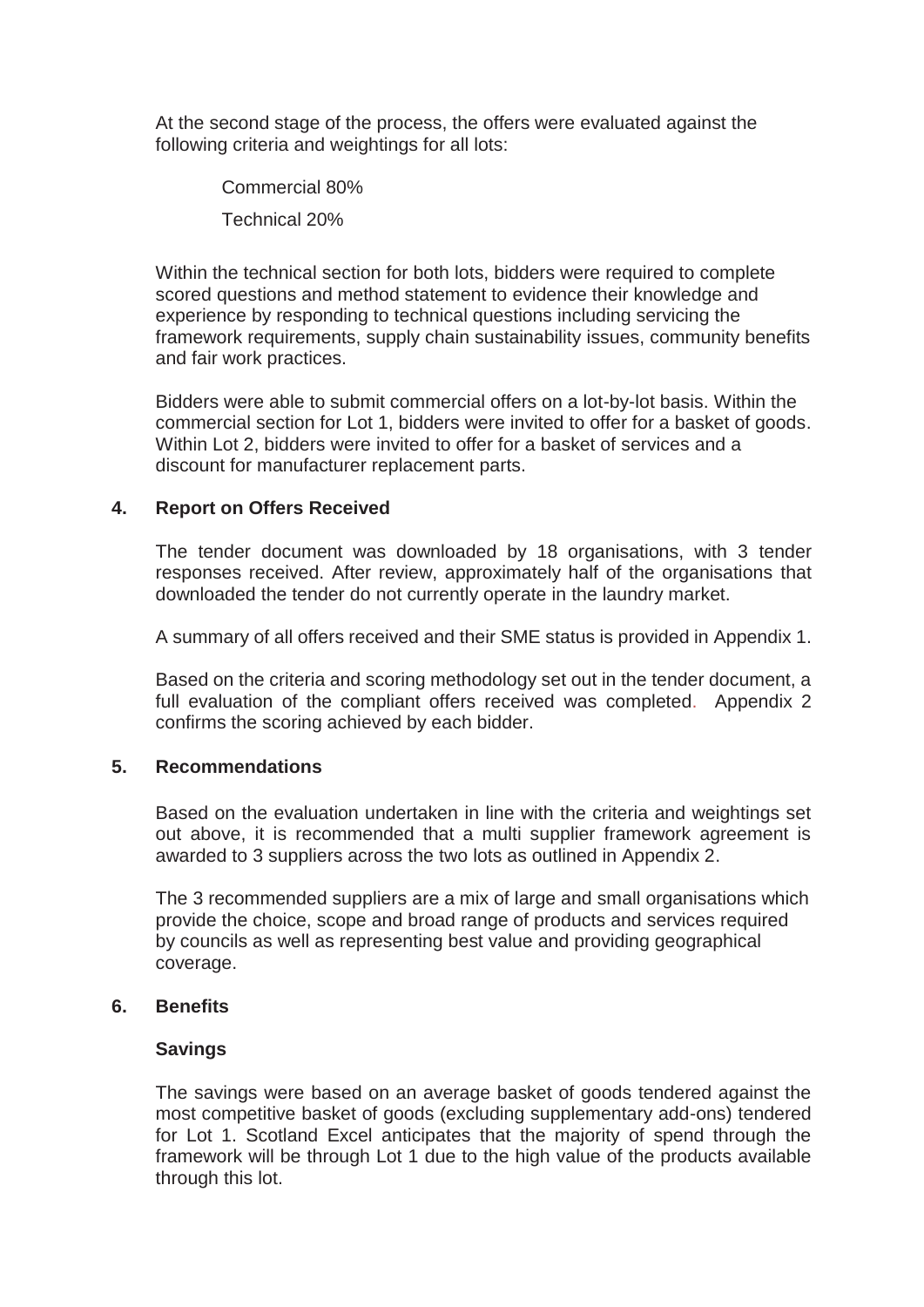The projected average saving across all councils is 13% which equates to an estimated total saving of approximately £130,000 per annum, based on current spend forecasts.

Savings that can be achieved will depend on council's purchasing habits and the mix of products and services that councils require.

#### **Price Stability**

Within all lots all bidders have agreed with the special conditions of framework which states suppliers to hold the prices firm for the first 12 months of the contract.

After the initial 12 month period, suppliers may submit a price increase on an annual basis. Any price increase will not exceed the rate of CPI (Consumer Price Index) increase in the preceding 12 months.

#### **Sustainable Procurement Benefits**

#### **Community Benefits**

Bidders were asked to detail community benefit initiatives that they would commit to deliver during the life of the framework.

Community benefits received as part of the tender submissions included employability events and training sessions to council apprentices, sponsorship of local sports teams and community events, recruitment of apprentices and full time employees.

#### **Fair Work Practices**

For information, bidders were also asked to confirm their approach to fair work practices and the Scottish Living Wage. Of the 3 recommended suppliers, all pay the Scottish Living Wage or above to all employees (except volunteers, apprentices and interns).

#### **Other Benefits**

The framework will provide councils with a clear pricing and delivery charge structure, simplifying the purchase process and ensuring Best Value is achieved. In addition, the recommended suppliers include one small Scottish supplier, supporting the Scottish economy.

The framework also provides councils with the flexibility to combine their purchase and service requirements, further streamlining the procurement process.

Finally, this new framework supports councils by reducing workload and the resource pressure at councils, allowing council procurement teams to focus on other priorities whilst still providing best value for these requirements.

#### **7. Contract Mobilisation and Management**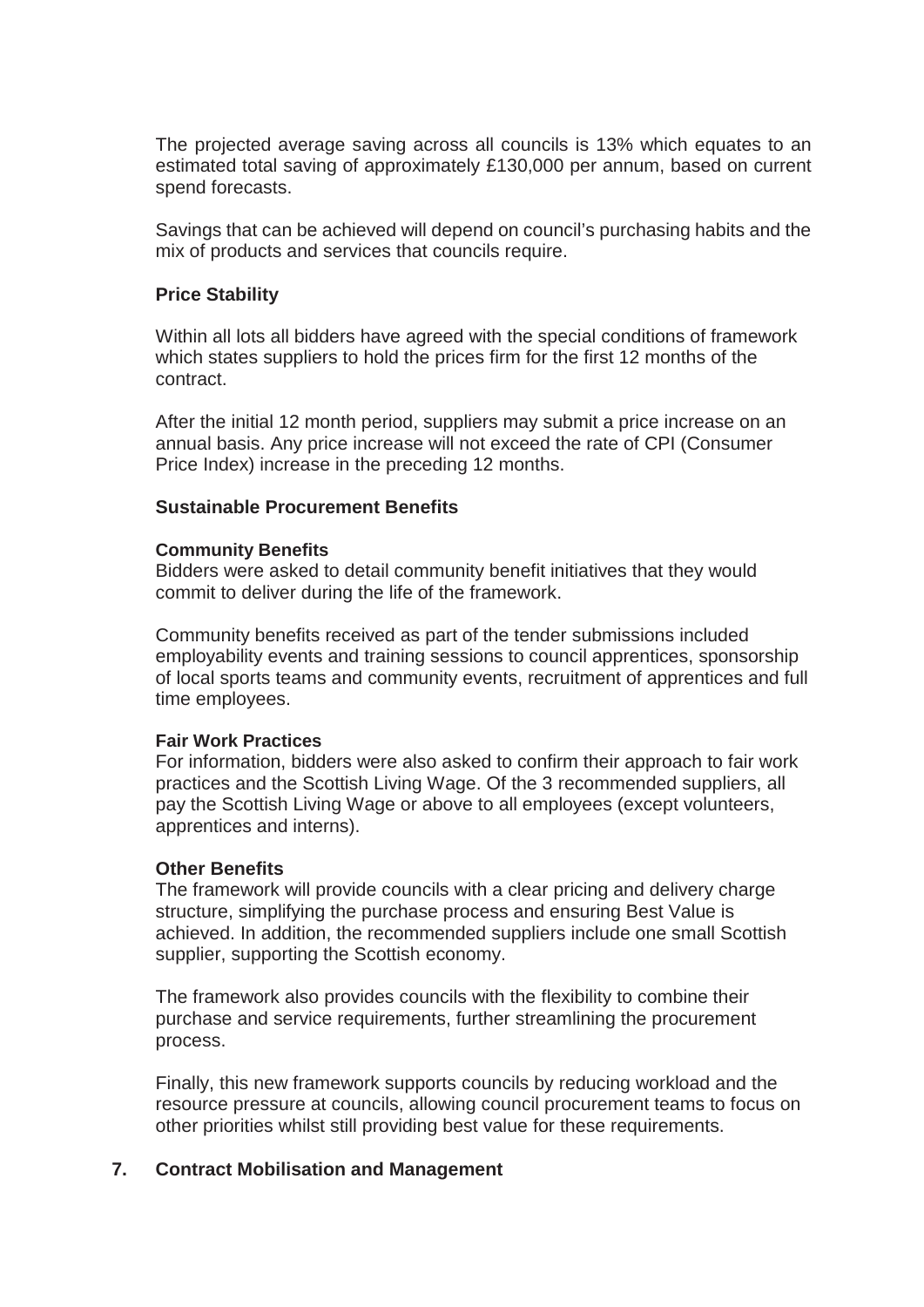Each supplier will be invited to a mobilisation meeting to outline the operation of the framework, roles and responsibilities, management information requirements and community benefits commitments. Both suppliers and participating members will be issued with a mobilisation pack containing all required details to launch the framework.

In accordance with Scotland Excel's established contract and supplier management programme, this framework has been classified as a level 3 arrangement in terms of both risk and spend requiring annual supplier and user group reviews as appropriate.

## **8. Summary**

This framework for supply, installation, maintenance of commercial laundry equipment aims to maximise collaboration, promote added value and deliver best value. A range of benefits can be reported in relation to savings, price stability, sustainability and community benefits.

The Executive Sub Committee is requested to approve the recommendation to award this framework agreement.